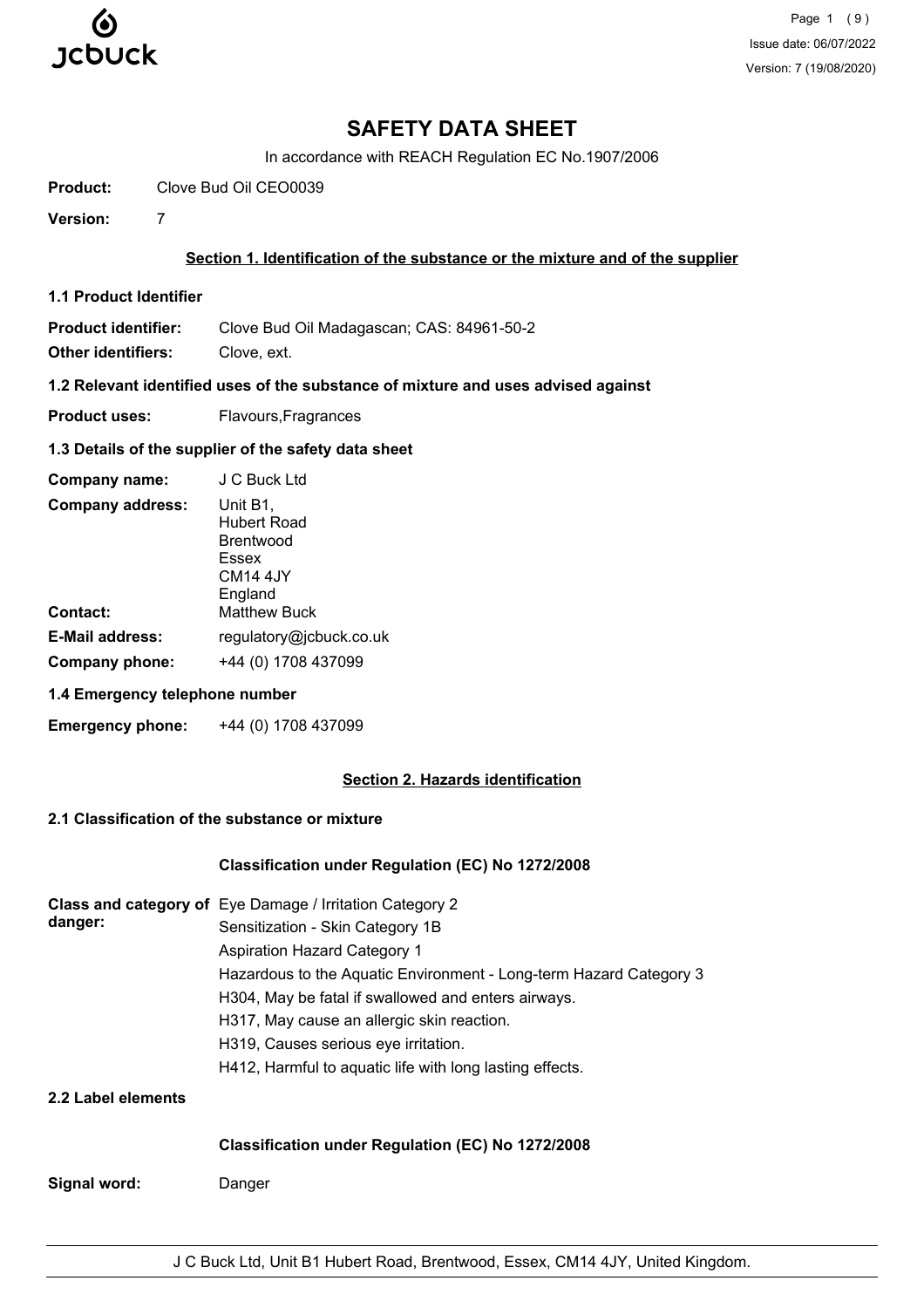

Page 2 (9) Issue date: 06/07/2022 Version: 7 (19/08/2020)

# **SAFETY DATA SHEET**

In accordance with REACH Regulation EC No.1907/2006

| <b>Product:</b>                              |   | Clove Bud Oil CEO0039                                                                                                                                                                                                                                                                                                                                                                                                                                                                                                                                                                                                                                                                                                                                                                                                                                                                                                                                                                    |
|----------------------------------------------|---|------------------------------------------------------------------------------------------------------------------------------------------------------------------------------------------------------------------------------------------------------------------------------------------------------------------------------------------------------------------------------------------------------------------------------------------------------------------------------------------------------------------------------------------------------------------------------------------------------------------------------------------------------------------------------------------------------------------------------------------------------------------------------------------------------------------------------------------------------------------------------------------------------------------------------------------------------------------------------------------|
| Version:                                     | 7 |                                                                                                                                                                                                                                                                                                                                                                                                                                                                                                                                                                                                                                                                                                                                                                                                                                                                                                                                                                                          |
| <b>Hazard statements:</b>                    |   | H304, May be fatal if swallowed and enters airways.<br>H317, May cause an allergic skin reaction.<br>H319, Causes serious eye irritation.<br>H412, Harmful to aquatic life with long lasting effects.                                                                                                                                                                                                                                                                                                                                                                                                                                                                                                                                                                                                                                                                                                                                                                                    |
| M factor:                                    |   | None                                                                                                                                                                                                                                                                                                                                                                                                                                                                                                                                                                                                                                                                                                                                                                                                                                                                                                                                                                                     |
| Supplemental<br>Information:                 |   | None                                                                                                                                                                                                                                                                                                                                                                                                                                                                                                                                                                                                                                                                                                                                                                                                                                                                                                                                                                                     |
| <b>Precautionary</b><br>statements:          |   | P261, Avoid breathing vapour or dust.<br>P264, Wash hands and other contacted skin thoroughly after handling.<br>P272, Contaminated work clothing should not be allowed out of the workplace.<br>P273, Avoid release to the environment.<br>P280, Wear protective gloves/eye protection/face protection.<br>P301/310, IF SWALLOWED: Immediately call a POISON CENTER or doctor/physician.<br>P302/352, IF ON SKIN: Wash with plenty of soap and water.<br>P305/351/338, IF IN EYES: Rinse cautiously with water for several minutes. Remove contact<br>lenses, if present and easy to do. Continue rinsing.<br>P331, Do not induce vomiting.<br>P333/313, If skin irritation or rash occurs: Get medical advice/attention.<br>P337/313, If eye irritation persists: Get medical advice/attention.<br>P363, Wash contaminated clothing before reuse.<br>P405, Store locked up.<br>P501, Dispose of contents/container to approved disposal site, in accordance with local<br>regulations. |
| Pictograms:                                  |   |                                                                                                                                                                                                                                                                                                                                                                                                                                                                                                                                                                                                                                                                                                                                                                                                                                                                                                                                                                                          |
| 2.3 Other hazards                            |   |                                                                                                                                                                                                                                                                                                                                                                                                                                                                                                                                                                                                                                                                                                                                                                                                                                                                                                                                                                                          |
| <b>Other hazards:</b>                        |   | None                                                                                                                                                                                                                                                                                                                                                                                                                                                                                                                                                                                                                                                                                                                                                                                                                                                                                                                                                                                     |
|                                              |   | Section 3. Composition / information on ingredients                                                                                                                                                                                                                                                                                                                                                                                                                                                                                                                                                                                                                                                                                                                                                                                                                                                                                                                                      |
| 3.1 Substances<br><b>Product identifier:</b> |   | Clove Bud Oil Madagascan; CAS: 84961-50-2                                                                                                                                                                                                                                                                                                                                                                                                                                                                                                                                                                                                                                                                                                                                                                                                                                                                                                                                                |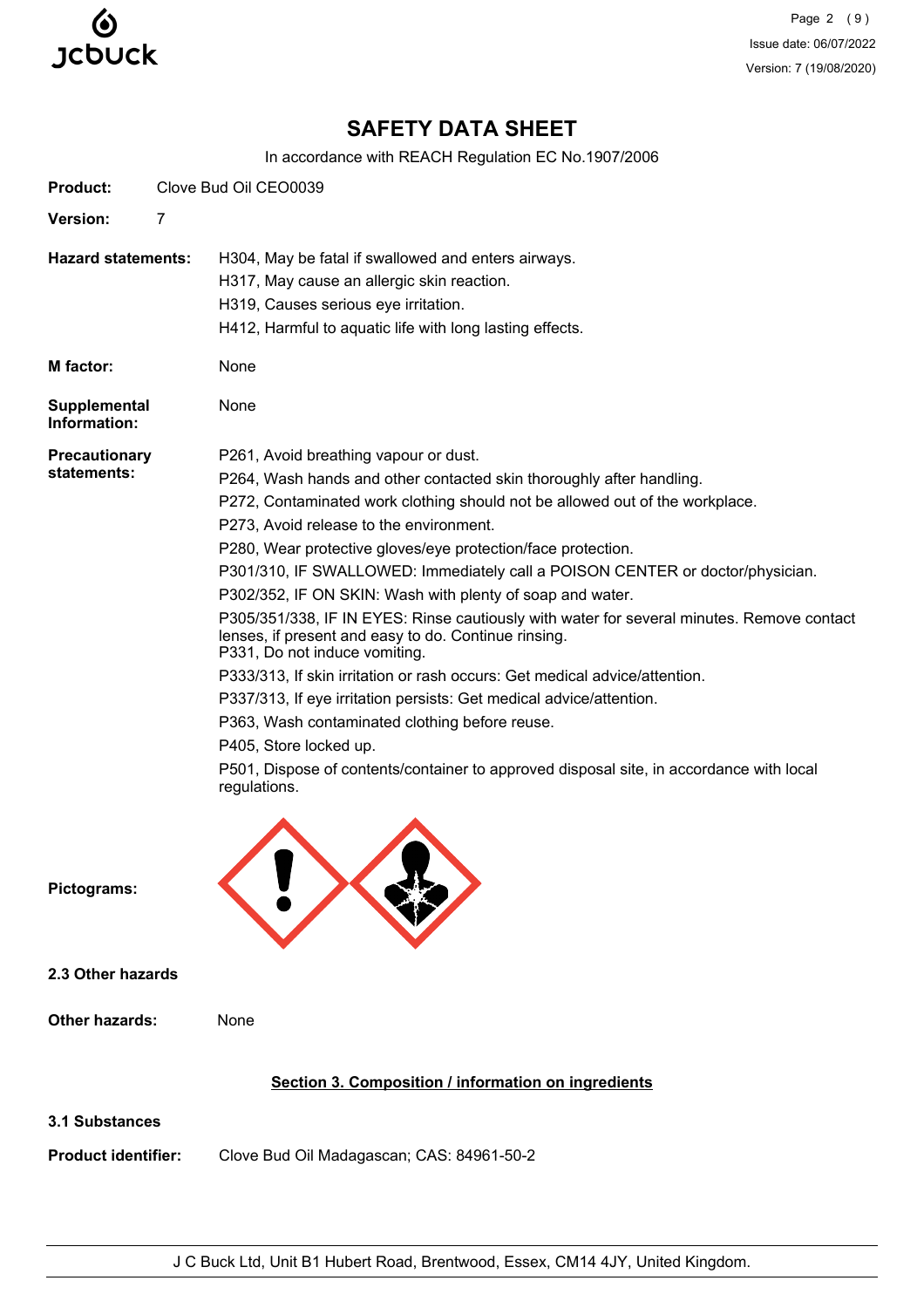

Page 3 (9) Issue date: 06/07/2022 Version: 7 (19/08/2020)

# **SAFETY DATA SHEET**

In accordance with REACH Regulation EC No.1907/2006

**Product:** Clove Bud Oil CEO0039

### **Version:** 7

### **Contains:**

| <b>Name</b>                           | <b>CAS</b> | <b>EC</b> | <b>REACH Registration</b><br>No. | <b>Max</b> | <b>Classification for</b><br>(CLP) 1272/2008                                                                                        |
|---------------------------------------|------------|-----------|----------------------------------|------------|-------------------------------------------------------------------------------------------------------------------------------------|
| Eugenol                               | 97-53-0    | 202-589-1 |                                  | 85.00%     | Eye Irrit. 2-Skin Sens.<br>1B:H317-H319,-                                                                                           |
| Eugenyl acetate                       | 193-28-7   | 202-235-6 |                                  | 15.00%     | Acute Tox. 4:H302.-                                                                                                                 |
| beta-Caryophyllene                    | 87-44-5    | 201-746-1 |                                  | 9.50%      | Skin Sens. 1B-Asp. Tox<br>1-Aquatic Chronic 4;<br>H304-H317-H413.-                                                                  |
| d, I-Limonene (isomer<br>unspecified) | 7705-14-8  | 231-732-0 |                                  | 1.00%      | Flam. Liq. 3-Skin Irrit.<br>2-Skin Sens. 1B-Asp.<br>Tox 1-Aquatic Acute 1-<br>Aquatic Chronic 1;<br>H226-H304-H315-<br>lH317-H410.- |

# **Section 4. First-aid measures**

### **4.1 Description of first aid measures**

| Remove from exposure site to fresh air, keep at rest, and obtain medical attention.                                                 |
|-------------------------------------------------------------------------------------------------------------------------------------|
| IF IN EYES: Rinse cautiously with water for several minutes. Remove contact lenses, if present<br>and easy to do. Continue rinsing. |
| IF ON SKIN: Wash with plenty of soap and water.                                                                                     |
| IF SWALLOWED: Immediately call a POISON CENTER or doctor/physician.                                                                 |
|                                                                                                                                     |

### **4.2 Most important symptoms and effects, both acute and delayed**

May be fatal if swallowed and enters airways. May cause an allergic skin reaction.

Causes serious eye irritation.

# **4.3 Indication of any immediate medical attention and special treatment needed**

None expected, see Section 4.1 for further information.

# **Section 5: Firefighting measures**

# **5.1 Extinguishing media**

Suitable media: Carbon dioxide, Dry chemical, Foam.

# **5.2 Special hazards arising from the substance or mixture**

In case of fire, may be liberated: Carbon monoxide, Unidentified organic compounds.

### **5.3 Advice for fire fighters:**

In case of insufficient ventilation, wear suitable respiratory equipment.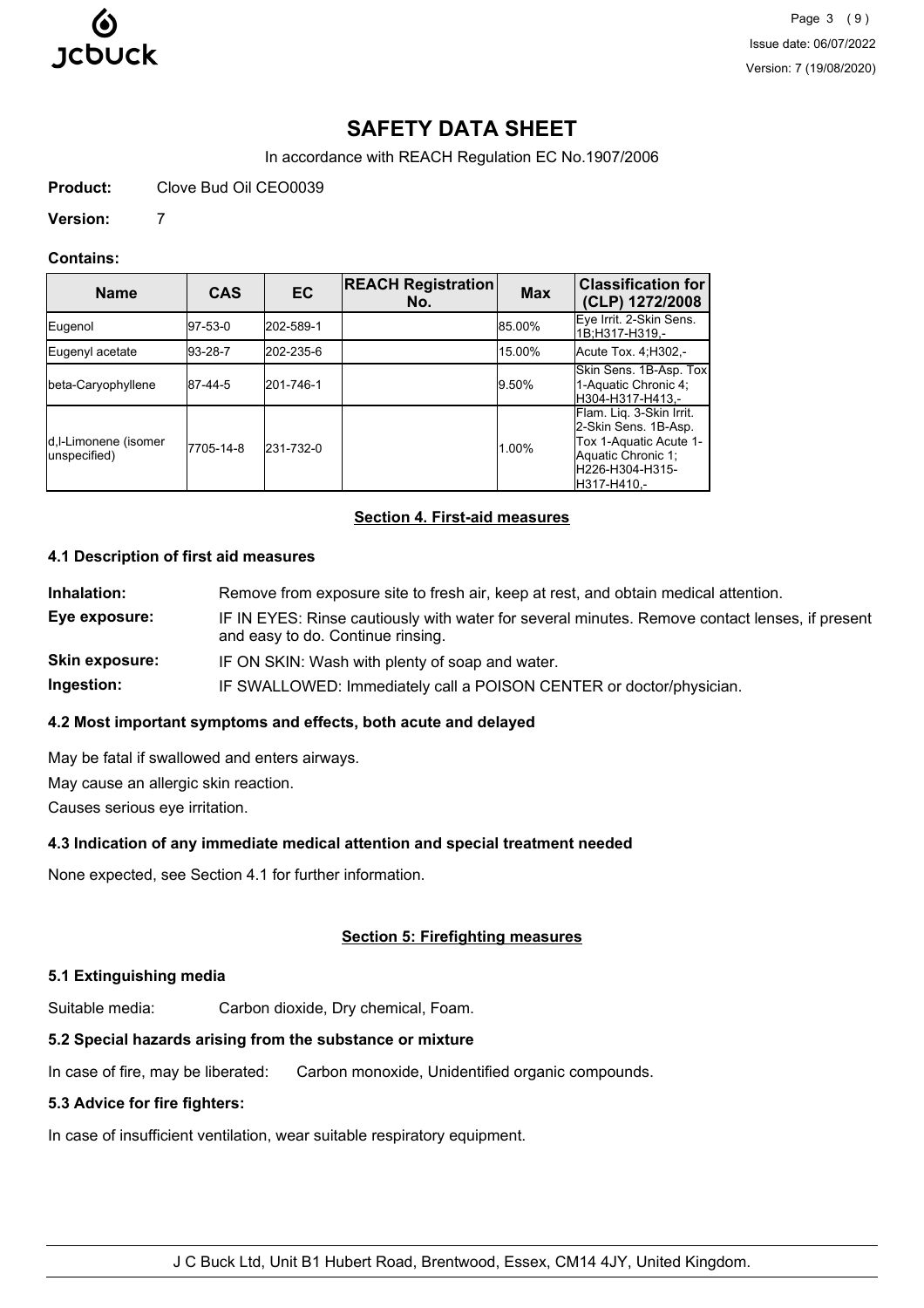

Page 4 (9) Issue date: 06/07/2022 Version: 7 (19/08/2020)

# **SAFETY DATA SHEET**

In accordance with REACH Regulation EC No.1907/2006

**Product:** Clove Bud Oil CEO0039

**Version:** 7

### **Section 6. Accidental release measures**

#### **6.1 Personal precautions, protective equipment and emergency procedures:**

Avoid inhalation. Avoid contact with skin and eyes. See protective measures under Section 7 and 8.

#### **6.2 Environmental precautions:**

Keep away from drains, surface and ground water, and soil.

#### **6.3 Methods and material for containment and cleaning up:**

Remove ignition sources. Provide adequate ventilation. Avoid excessive inhalation of vapours. Contain spillage immediately by use of sand or inert powder. Dispose of according to local regulations.

#### **6.4 Reference to other sections:**

Also refer to sections 8 and 13.

### **Section 7. Handling and storage**

### **7.1 Precautions for safe handling:**

Keep away from heat, sparks, open flames and hot surfaces. - No smoking. Use personal protective equipment as required. Use in accordance with good manufacturing and industrial hygiene practices. Use in areas with adequate ventilation Do not eat, drink or smoke when using this product.

### **7.2 Conditions for safe storage, including any incompatibilities:**

Store in a well-ventilated place. Keep container tightly closed. Keep cool. Ground/bond container and receiving equipment. Use explosion-proof electrical, ventilating and lighting equipment. Use only non-sparking tools. Take precautionary measures against static discharge.

### **7.3 Specific end use(s):**

Flavours,Fragrances: Use in accordance with good manufacturing and industrial hygiene practices.

### **Section 8. Exposure controls/personal protection**

#### **8.1 Control parameters**

Workplace exposure limits: Not Applicable

### **8.2 Exposure Controls**

#### **Eye / Skin Protection**

Wear protective gloves/eye protection/face protection

#### **Respiratory Protection**

Under normal conditions of use and where adequate ventilation is available to prevent build up of excessive vapour, this material should not require special engineering controls. However, in conditions of high or prolonged use, or high temperature or other conditions which increase exposure, the following engineering controls can be used to minimise exposure to personnel: a) Increase ventilation of the area with local exhaust ventilation. b) Personnel can use an approved, appropriately fitted respirator with organic vapour cartridge or canisters and particulate filters. c) Use closed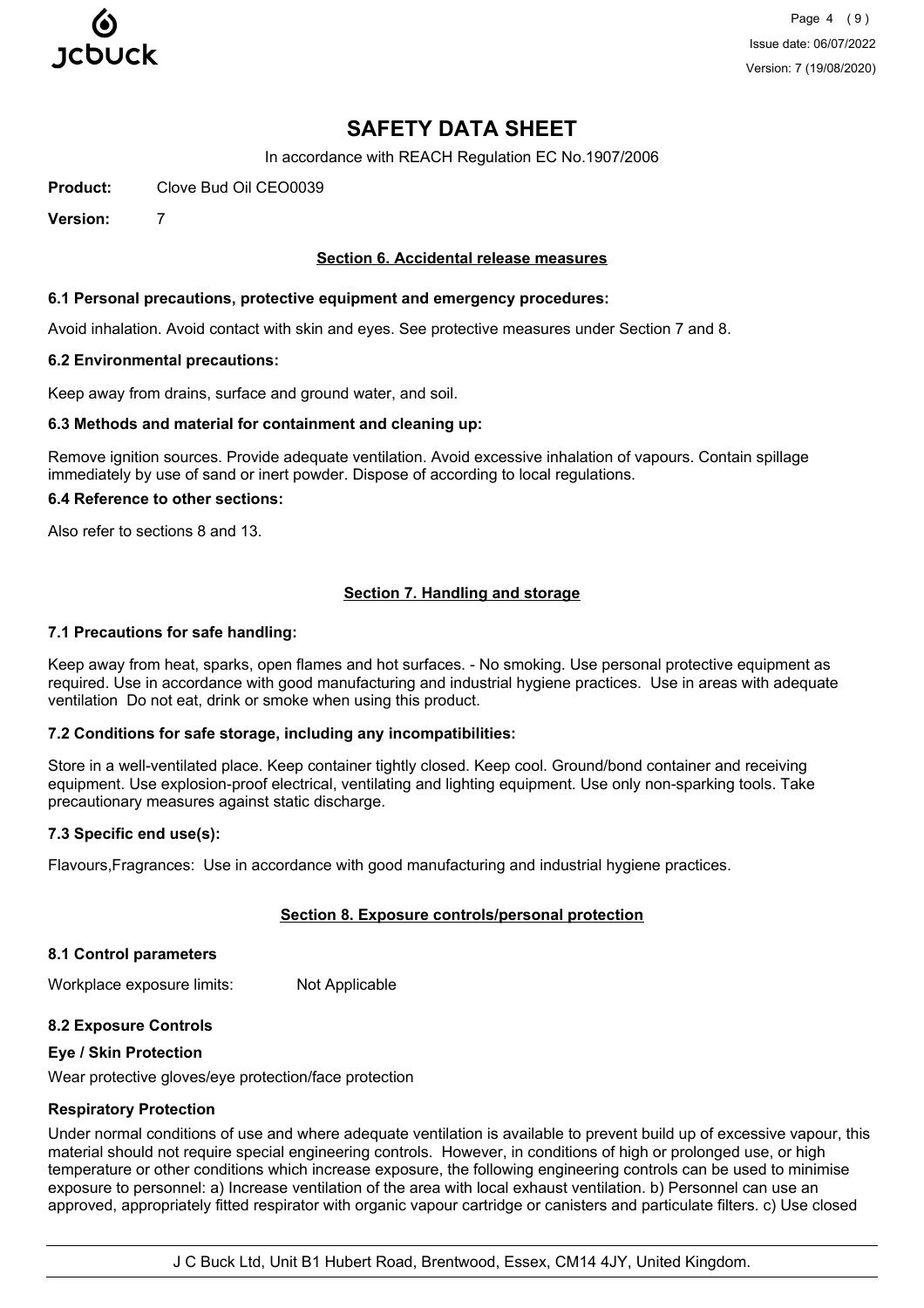

Page 5 (9) Issue date: 06/07/2022 Version: 7 (19/08/2020)

# **SAFETY DATA SHEET**

In accordance with REACH Regulation EC No.1907/2006

**Product:** Clove Bud Oil CEO0039

**Version:** 7

systems for transferring and processing this material.

Also refer to Sections 2 and 7.

### **Section 9. Physical and chemical properties**

### **9.1 Information on basic physical and chemical properties**

| Appearance:                                   | Pale straw to yellow liquid                  |
|-----------------------------------------------|----------------------------------------------|
| Odour:                                        | Sweet spicy phenolic                         |
| <b>Odour threshold:</b>                       | Not determined                               |
| pH:                                           | Not determined                               |
| Melting point / freezing point:               | Not determined                               |
| Initial boiling point / range:                | Not determined                               |
| Flash point:                                  | $>$ 100 $^{\circ}$ C                         |
| <b>Evaporation rate:</b>                      | Not determined                               |
| Flammability (solid, gas):                    | Not determined                               |
| Upper/lower flammability or explosive limits: | Product does not present an explosion hazard |
| Vapour pressure:                              | Not determined                               |
| <b>Vapour density:</b>                        | Not determined                               |
| <b>Relative density:</b>                      | 1.0300 - 1.0630                              |
| Solubility(ies):                              | Insoluble in water.                          |
| Partition coefficient: n-octanol/water:       | Not determined                               |
| Auto-ignition temperature:                    | Not determined                               |
| <b>Decomposition temperature:</b>             | Not determined                               |
| <b>Viscosity:</b>                             | Not determined                               |
| <b>Explosive properties:</b>                  | Not expected                                 |
| <b>Oxidising properties:</b>                  | Not expected                                 |
| 9.2 Other information:                        | None available                               |

### **Section 10. Stability and reactivity**

### **10.1 Reactivity:**

Presents no significant reactivity hazard, by itself or in contact with water.

# **10.2 Chemical stability:**

Good stability under normal storage conditions.

# **10.3 Possibility of hazardous reactions:**

Not expected under normal conditions of use.

# **10.4 Conditions to avoid:**

Avoid extreme heat.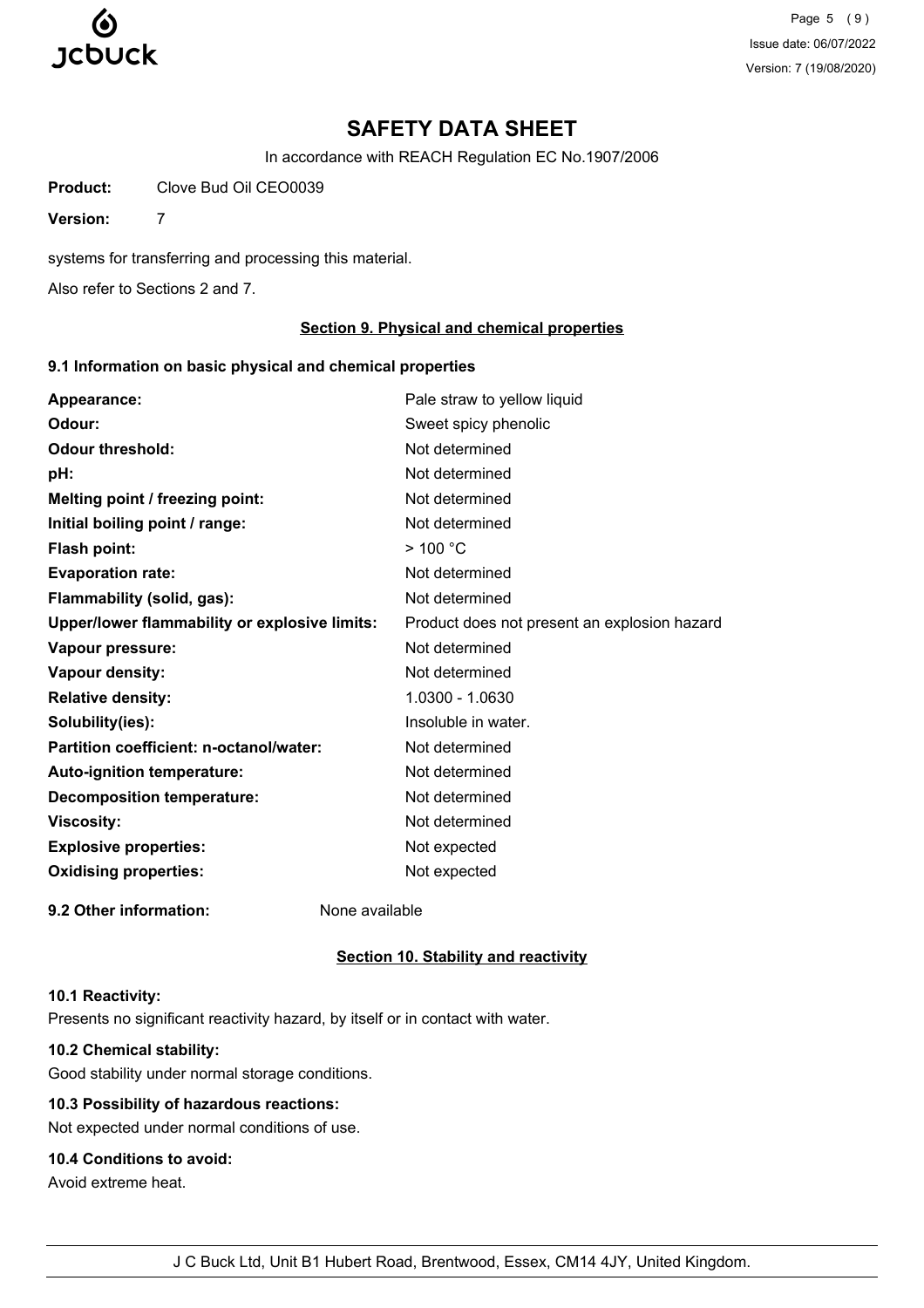

Page 6 (9) Issue date: 06/07/2022 Version: 7 (19/08/2020)

# **SAFETY DATA SHEET**

In accordance with REACH Regulation EC No.1907/2006

**Product:** Clove Bud Oil CEO0039

**Version:** 7

# **10.5 Incompatible materials:**

Avoid contact with strong acids, alkalis or oxidising agents.

# **10.6 Hazardous decomposition products:**

Not expected.

### **Section 11. Toxicological information**

### **11.1 Information on toxicological effects**

| <b>Acute Toxicity:</b>                    | Based on available data the classification criteria are not met. |
|-------------------------------------------|------------------------------------------------------------------|
| <b>Acute Toxicity Oral</b>                | 2650 mg/kg                                                       |
| <b>Acute Toxicity Dermal</b>              | 2500                                                             |
| <b>Acute Toxicity Inhalation</b>          | Not Available                                                    |
| <b>Skin corrosion/irritation:</b>         | Based on available data the classification criteria are not met. |
| Serious eye damage/irritation:            | Eye Damage / Irritation Category 2                               |
| <b>Respiratory or skin sensitisation:</b> | Sensitization - Skin Category 1B                                 |
| Germ cell mutagenicity:                   | Based on available data the classification criteria are not met. |
| <b>Carcinogenicity:</b>                   | Based on available data the classification criteria are not met. |
| <b>Reproductive toxicity:</b>             | Based on available data the classification criteria are not met. |
| <b>STOT-single exposure:</b>              | Based on available data the classification criteria are not met. |
| <b>STOT-repeated exposure:</b>            | Based on available data the classification criteria are not met. |
| <b>Aspiration hazard:</b>                 | <b>Aspiration Hazard Category 1</b>                              |

# **Information about hazardous ingredients in the mixture**

| <b>Component</b> | CAS        | EC                | <b>LD50/ATE Oral</b> | LD50/ATE<br>Dermal | LC50/ATE<br><b>Inhalation</b> | <b>LC50</b><br>Route |
|------------------|------------|-------------------|----------------------|--------------------|-------------------------------|----------------------|
| Eugenyl acetate  | $ 93-28-7$ | $ 202 - 235 - 6 $ | 1670                 | Not available      | Not available                 | lNot<br>lavailable   |

Refer to Sections 2 and 3 for additional information.

# **Section 12. Ecological information**

### **12.1 Toxicity:**

| Harmful to aquatic life with long lasting effects.                       |               |
|--------------------------------------------------------------------------|---------------|
| 12.2 Persistence and degradability:                                      | Not available |
| 12.3 Bioaccumulative potential:                                          | Not available |
| 12.4 Mobility in soil:                                                   | Not available |
| 12.5 Results of PBT and vPvB assessment:                                 |               |
| This substance does not meet the PBT/vPvB criteria of REACH, annex XIII. |               |
| 12.6 Other adverse effects:                                              | Not available |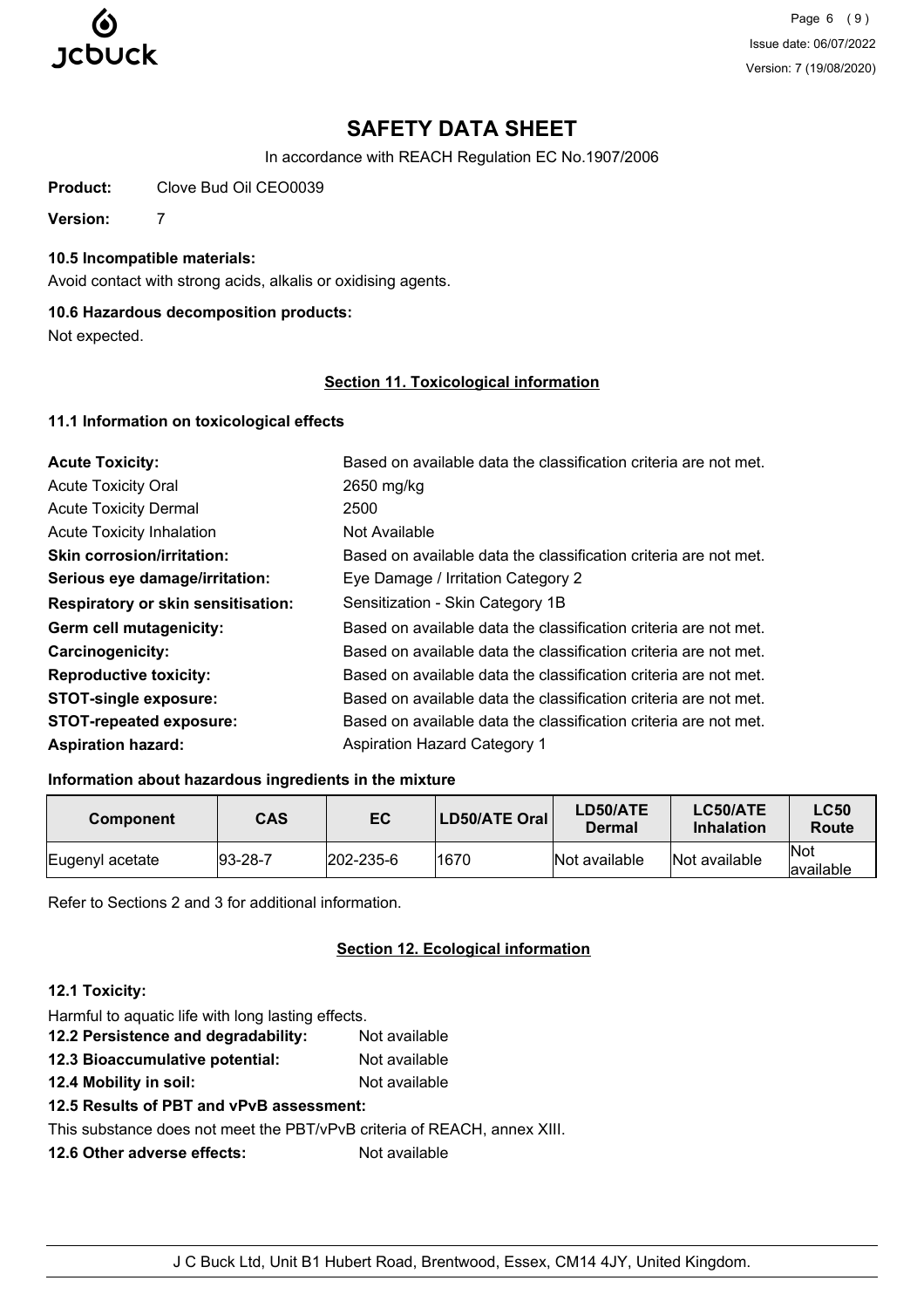

Page 7 (9) Issue date: 06/07/2022 Version: 7 (19/08/2020)

# **SAFETY DATA SHEET**

In accordance with REACH Regulation EC No.1907/2006

**Product:** Clove Bud Oil CEO0039

**Version:** 7

### **Section 13. Disposal considerations**

### **13.1 Waste treatment methods:**

Dispose of in accordance with local regulations. Avoid disposing into drainage systems and into the environment. Empty containers should be taken to an approved waste handling site for recycling or disposal.

### **Section 14. Transport information**

|                                       | <b>14.1 UN</b><br>number: | 14.2 UN Proper Shipping Name: | 14.3<br><b>Transport</b><br>hazard<br>class(es): | <b>Sub Risk:</b> | 14.4 Packing<br>Group:   |
|---------------------------------------|---------------------------|-------------------------------|--------------------------------------------------|------------------|--------------------------|
| <b>UN Model</b><br><b>Regulations</b> | None                      | -                             |                                                  |                  | $\overline{\phantom{a}}$ |
| <b>IMDG</b>                           | None                      | $\overline{\phantom{0}}$      |                                                  |                  | $\overline{\phantom{0}}$ |
| ADR, RID, ADN                         | None                      | $\overline{\phantom{0}}$      |                                                  |                  | ۰                        |
| <b>ICAO TI</b>                        | None                      | $\overline{\phantom{0}}$      |                                                  |                  | $\,$ $\,$                |

**14.5 Environmental hazards:** Not environmentally hazardous for transport

**14.6 Special precautions for user:** None additional

**14.7 Transport in bulk according to Annex II of MARPOL73/78 and the IBC Code:**

Not classified

# **Section 15. Regulatory information**

# **15.1 Safety, health and environmental regulations/legislation specific for the substance or mixture** None additional

### **15.2 Chemical Safety Assessment**

A Chemical Safety Assessment has not been carried out for this product.

# **Section 16. Other information**

| <b>Concentration % Limits:</b>  | EDI 2A=11.76% EH C3=25.00% EDI 2=11.76% SS 1=1.18% AH 1=95.<br>24% |
|---------------------------------|--------------------------------------------------------------------|
| <b>Total Fractional Values:</b> | EDI 2A=8.50 EH C3=4.00 EDI 2=8.50 SS 1=85.00 AH 1=1.05             |
| Key to revisions:               |                                                                    |

Classification under Regulation (EC) No 1272/2008 Concentration % Limits SECTION 3: Composition/information on ingredients Total Fractional Values

### **Key to abbreviations:**

| Abbreviation<br>. | Meaning |
|-------------------|---------|
|                   |         |

J C Buck Ltd, Unit B1 Hubert Road, Brentwood, Essex, CM14 4JY, United Kingdom.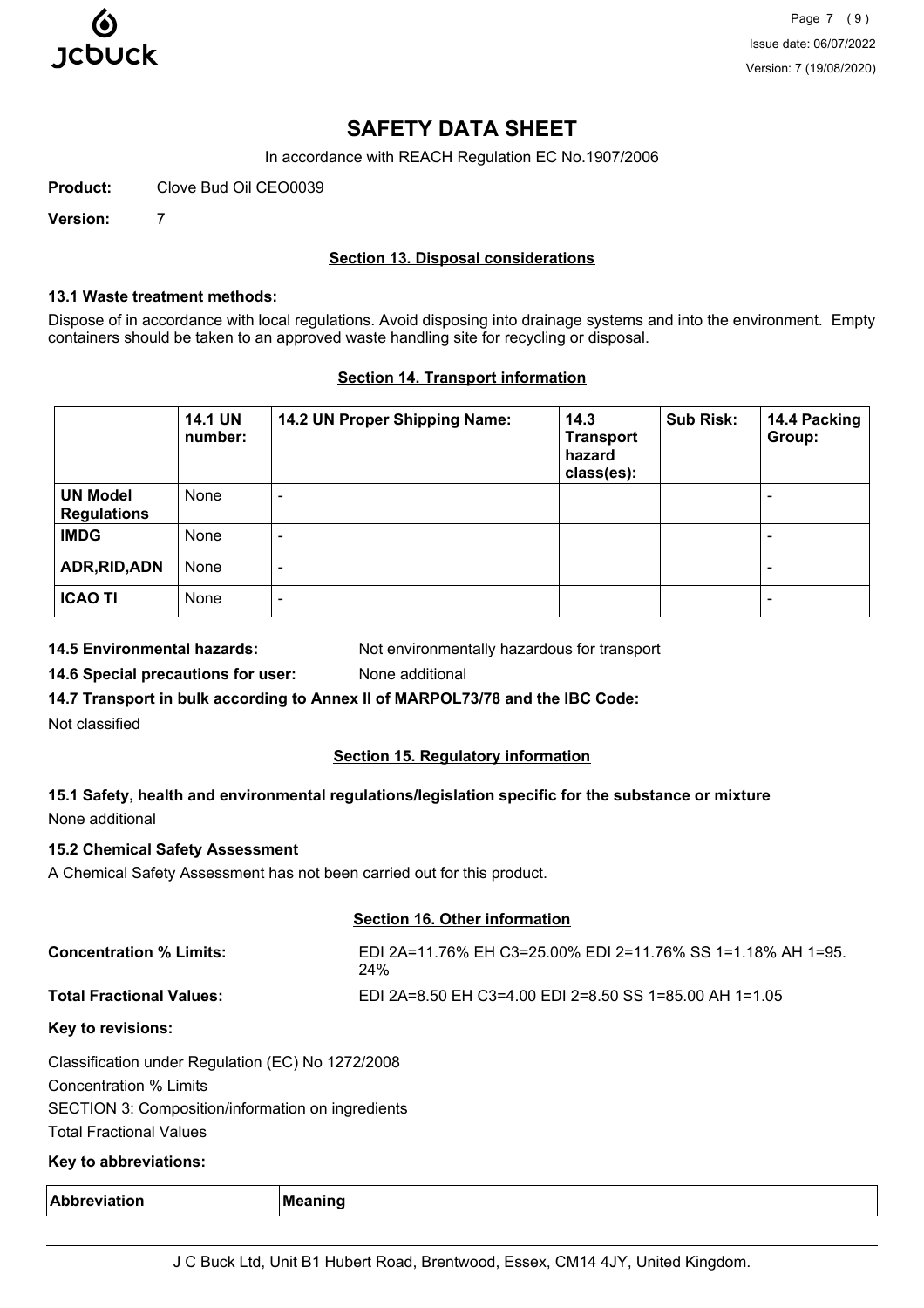

Page 8 (9) Issue date: 06/07/2022 Version: 7 (19/08/2020)

# **SAFETY DATA SHEET**

In accordance with REACH Regulation EC No.1907/2006

**Product:** Clove Bud Oil CEO0039

**Version:** 7

| Acute Tox. 4      | Acute Toxicity - Oral Category 4                                                                                                   |
|-------------------|------------------------------------------------------------------------------------------------------------------------------------|
| Aquatic Acute 1   | Hazardous to the Aquatic Environment - Acute Hazard Category 1                                                                     |
| Aquatic Chronic 1 | Hazardous to the Aquatic Environment - Long-term Hazard Category 1                                                                 |
| Aquatic Chronic 4 | Hazardous to the Aquatic Environment - Long-term Hazard Category 4                                                                 |
| Asp. Tox 1        | Aspiration Hazard Category 1                                                                                                       |
| Eye Irrit. 2      | Eye Damage / Irritation Category 2                                                                                                 |
| Flam. Liq. 3      | Flammable Liquid, Hazard Category 3                                                                                                |
| H226              | Flammable liquid and vapour.                                                                                                       |
| H302              | Harmful if swallowed.                                                                                                              |
| H304              | May be fatal if swallowed and enters airways.                                                                                      |
| H315              | Causes skin irritation.                                                                                                            |
| H317              | May cause an allergic skin reaction.                                                                                               |
| H319              | Causes serious eye irritation.                                                                                                     |
| H410              | Very toxic to aquatic life with long lasting effects.                                                                              |
| H413              | May cause long lasting harmful effects to aquatic life.                                                                            |
| P210              | Keep away from heat, sparks, open flames and hot surfaces. - No smoking.                                                           |
| P233              | Keep container tightly closed.                                                                                                     |
| P <sub>240</sub>  | Ground/bond container and receiving equipment.                                                                                     |
| P241              | Use explosion-proof electrical, ventilating and lighting equipment.                                                                |
| P242              | Use only non-sparking tools.                                                                                                       |
| P243              | Take precautionary measures against static discharge.                                                                              |
| P261              | Avoid breathing vapour or dust.                                                                                                    |
| P <sub>264</sub>  | Wash hands and other contacted skin thoroughly after handling.                                                                     |
| P270              | Do not eat, drink or smoke when using this product.                                                                                |
| P272              | Contaminated work clothing should not be allowed out of the workplace.                                                             |
| P273              | Avoid release to the environment.                                                                                                  |
| P280              | Wear protective gloves/eye protection/face protection.                                                                             |
| P301/310          | IF SWALLOWED: Immediately call a POISON CENTER or doctor/physician.                                                                |
| P301/312          | IF SWALLOWED: call a POISON CENTER or doctor/physician if you feel unwell.                                                         |
| P302/352          | IF ON SKIN: Wash with plenty of soap and water.                                                                                    |
| P303/361/353      | IF ON SKIN (or hair): Remove/take off immediately all contaminated clothing. Rinse skin with water/shower.                         |
| P305/351/338      | IF IN EYES: Rinse cautiously with water for several minutes. Remove contact lenses, if present and easy to<br>do. Continue rinsing |
| P330              | Rinse mouth.                                                                                                                       |
| P331              | Do not induce vomiting.                                                                                                            |
| P333/313          | If skin irritation or rash occurs: Get medical advice/attention.                                                                   |
| P337/313          | If eye irritation persists: Get medical advice/attention.                                                                          |
| P362              | Take off contaminated clothing and wash before reuse.                                                                              |
| P363              | Wash contaminated clothing before reuse.                                                                                           |
| P370/378          | In case of fire: Use carbon dioxide, dry chemical, foam for extinction.                                                            |
| P391              | Collect spillage.                                                                                                                  |
| P403/235          | Store in a well-ventilated place. Keep cool.                                                                                       |